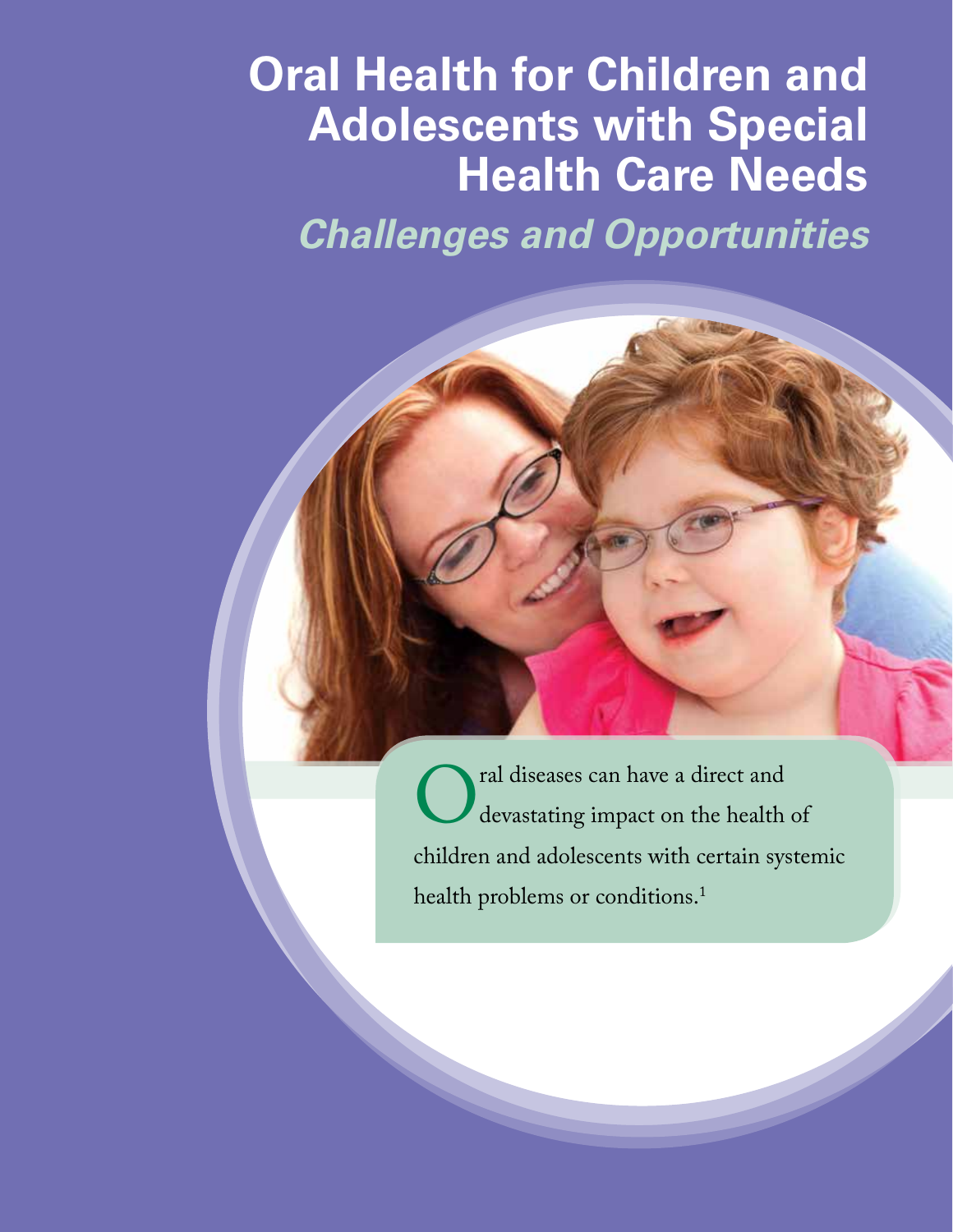# **The Population**

The Maternal and Child Health Bureau (MCHB) has defined children and adolescents with special health care needs (SHCN) as those "who have or are at increased risk for a chronic physical, developmental, behavioral, or emotional condition and who also require health and related services of a type or amount beyond that required by children generally."2

Over 11 million U.S. children and adolescents (15.1 percent) have SHCN.3

#### **The Challenges Factors That Contribute to Oral Health Problems**

Medications containing sugar, special diets, the need to eat frequently, and poor oral hygiene can cause oral health problems for many children and adolescents with SHCN.4

Children with chronic physical illnesses that limit movement or motor function face daily challenges in maintaining optimal oral health.<sup>5</sup>



Environmental factors (e.g., cost of care, difficulty finding a dentist willing to treat children with SHCN, dental offices inaccessible to children with physical limitations) and non-environmental barriers (e.g., oral defensiveness, children's or parents' fear of the dentist) contribute to unmet oral health needs for children with SHCN. Children with developmental disorders, Down syndrome, autism spectrum disorders, and cerebral palsy face the most barriers to care.<sup>6</sup>

# **Unmet Oral Health Care Needs**

Only about 18 percent of children and adolescents with SHCN receive oral health services in a high-quality service system that meets all six quality indicators (decisionmaking and satisfaction, medical home, adequate health insurance, screening and surveillance, ease of use, and effective transition planning) identified by MCHB in collaboration with state Title V agencies, families, and others.7

According to parent reports:<sup>8</sup>

- More children and adolescents with SHCN have seen a dentist for oral health care within the last 12 months than have those without SHCN (83.5 percent vs. 76 percent); yet, the prevalence of unmet oral health care needs is almost twice as likely among those with SHCN as among their counterparts without SHCN (4.2 vs. 2.2 percent).
- Children and adolescents with SHCN who have public insurance are almost twice as likely to have unmet oral health care needs as those with SHCN who have private insurance (7.0 percent vs. 3.7 percent).
- Children and adolescents with SHCN who have public insurance are more than twice as likely to have unmet preventive oral health care needs as those with SHCN who have private insurance (12.2 percent vs. 5.3 percent).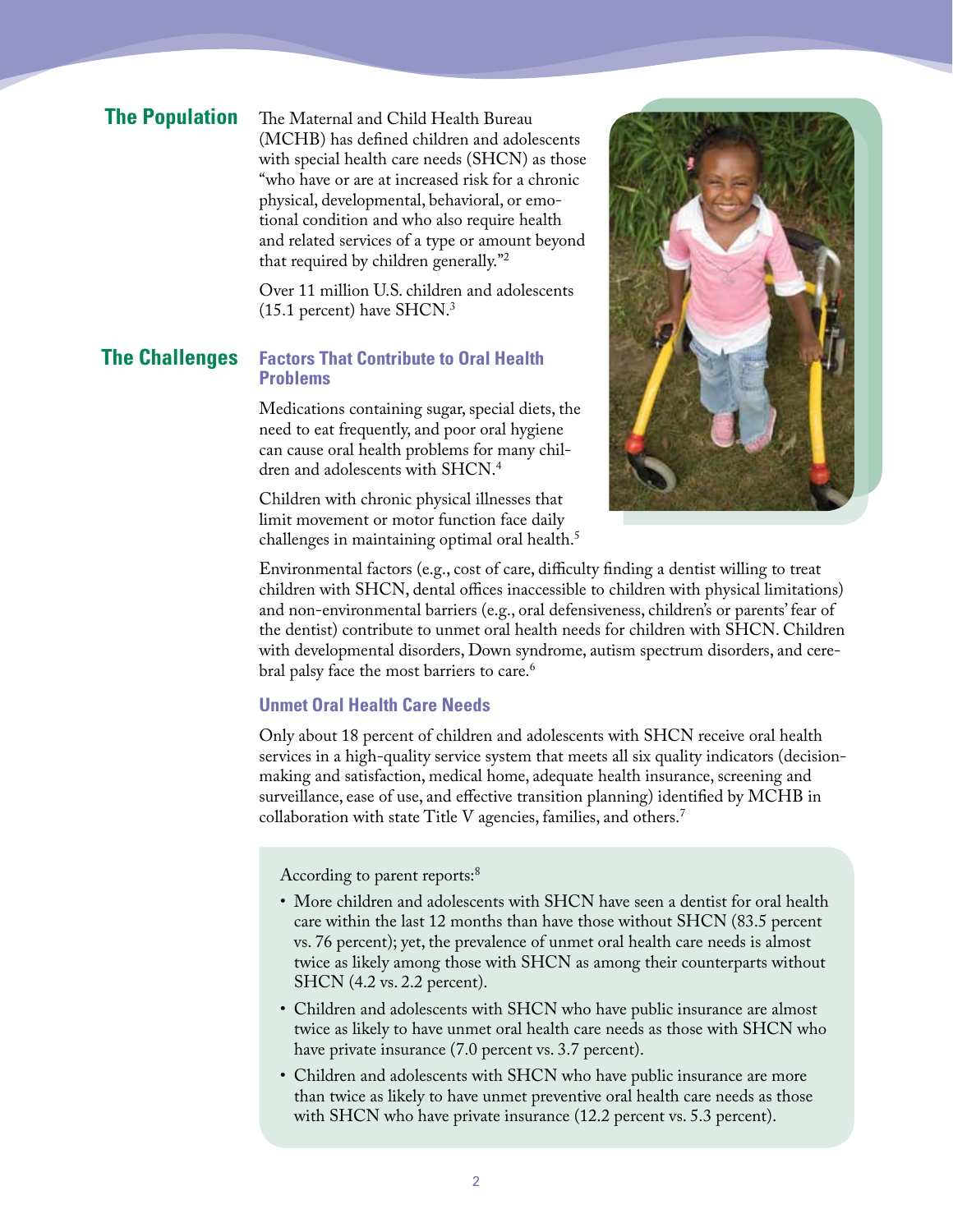- Children and adolescents with SHCN from families with incomes at up to 200 percent of the federal poverty level (FPL) are four times more likely to have unmet oral health care needs than are those with SHCN from families with incomes at 400 percent of the FPL or more  $(7.9$  percent vs. 2.0 percent).
- Non-Hispanic black children and adolescents with SHCN and Hispanic children and adolescents with SHCN are more likely to have unmet oral health care needs than are white children and adolescents with SHCN (12.5 percent, 11.5 percent, and 7.2 percent, respectively).

Oral health care remains the most frequently cited unmet health care need for children and adolescents with SHCN. Children and adolescents with SHCN from families with low incomes, without insurance, or with insurance lapses, or who were more severely affected by their conditions, had more unmet oral health care needs than other children and adolescents with SHCN. Adolescents with SHCN had more unmet oral health care needs than children with SHCN.<sup>9</sup>

#### **Barriers to Oral Health Care**

Some consumer protections in the Patient Protection and Affordable Care Act (ACA) contained in health plans do not extend to dental plans. For example, health plans cannot charge higher premiums or refuse coverage because of a preexisting health condition. Dental plans, however, are allowed to charge more or refuse to provide coverage.<sup>10</sup>

A majority (67 percent) of parents of children with SHCN report that dentists lack necessary knowledge about how to treat children with SHCN or are unwilling to treat them $11$ 

# **The Opportunities Care Coordination**

Children and adolescents with SHCN who have a dental home are more likely to receive preventive and routine oral health care than those who do not have a dental

home. The dental home provides an opportunity to implement individualized preventive oral health practices and reduces the child's or adolescent's risk for oral disease.<sup>1</sup>

A key to improving access to oral health care for children and adolescents with SHCN is understanding that having a medical home and a dental home is vital to overall health and sustained quality of life.<sup>5</sup>

Adding preventive oral health care to the array of



services provided as part of a physician-based medical home or in community-based agencies that provide developmental therapies and services is a practical strategy to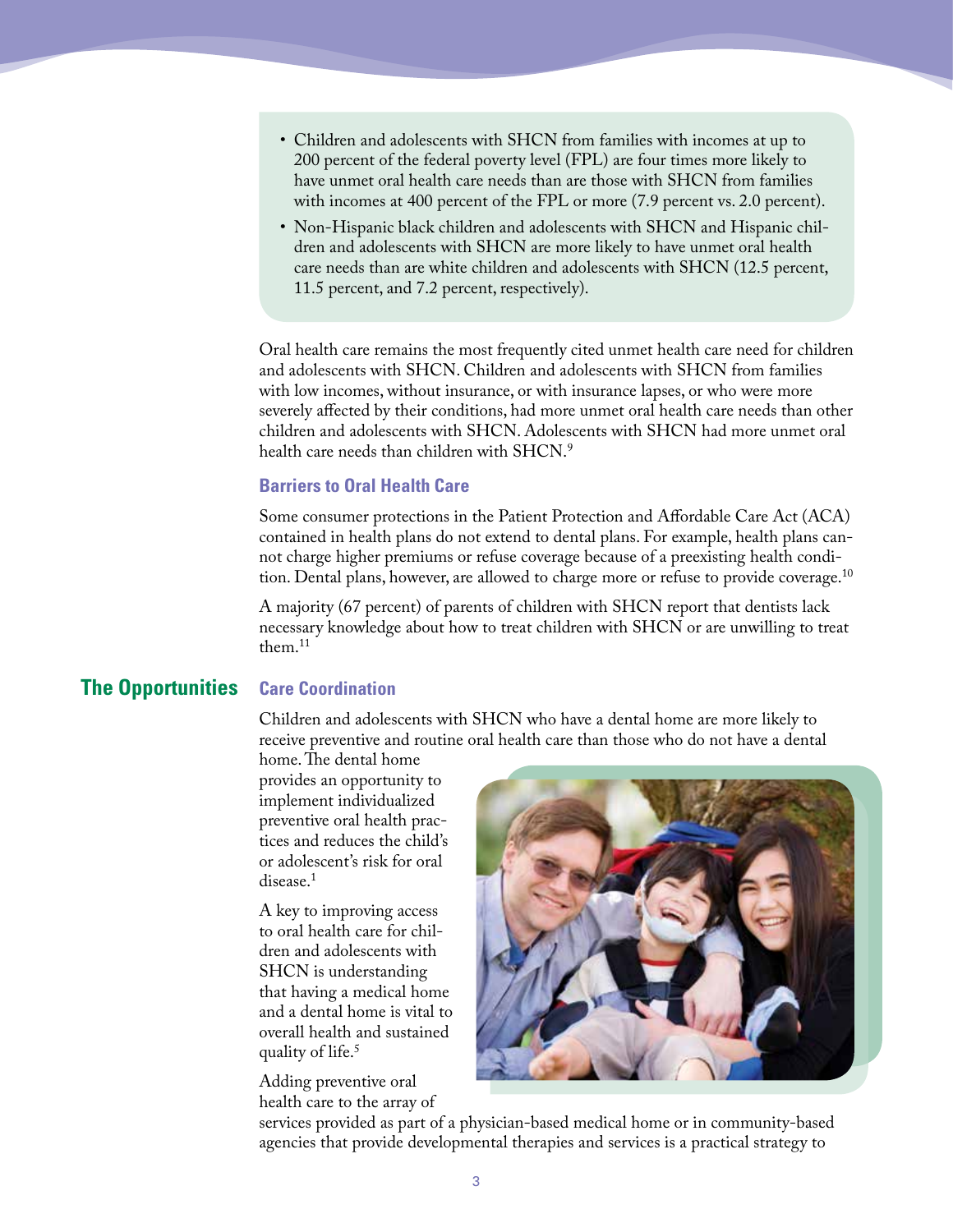*A coordinated transition from a pediatric-centered to an adult-centered dental home is critical for extending the level of oral health and the health trajectory established during childhood.<sup>14</sup>*

reduce logistical barriers to care for children and adolescents with SHCN. It is also consistent with national *Healthy People 2020* objectives to increase oral health services provided by local health departments and federally qualified health centers, which may serve children and adolescents with SHCN and their families.<sup>12</sup>

The oral health care needs of most children with mild to moderate developmental disabilities can be managed in a primary care setting with minor accommodations.<sup>13</sup>

An interdisciplinary, collaborative effort between dentists, nutritionists, physicians, and other health professionals is essential to provide optimal care for children and adolescents with SHCN.4

Having a knowledgeable team of practition-



ers who communicate closely with parents and other caregivers about a child's challenging behaviors and are aware of the child's developmental level can help children with SCHN better cope with oral health care.<sup>13</sup>

A coordinated transition from a pediatric-centered to an adult-centered dental home is critical for extending the level of oral health and the health trajectory established during childhood.14

# **Work Force Development**

In a survey of dental school students, respondents indicated an increased comfort level with treating children with SHCN over the course of their program and were quite

positive about providing care for these children in the future.<sup>15</sup>

Programs and policies to increase training and education for new and established dentists can address the oral health care needs of children and adolescents with SHCN.16

Dental school programs and continuing education should include transitioning strategies, protocols, and experiences to teach



dentists how to effectively transition adolescents with SHCN to the adult system of care.17

The most frequently cited factors to improve dentists' willingness and ability to care for children with SHCN are improved reimbursement, more continuing education, and further training.<sup>18</sup>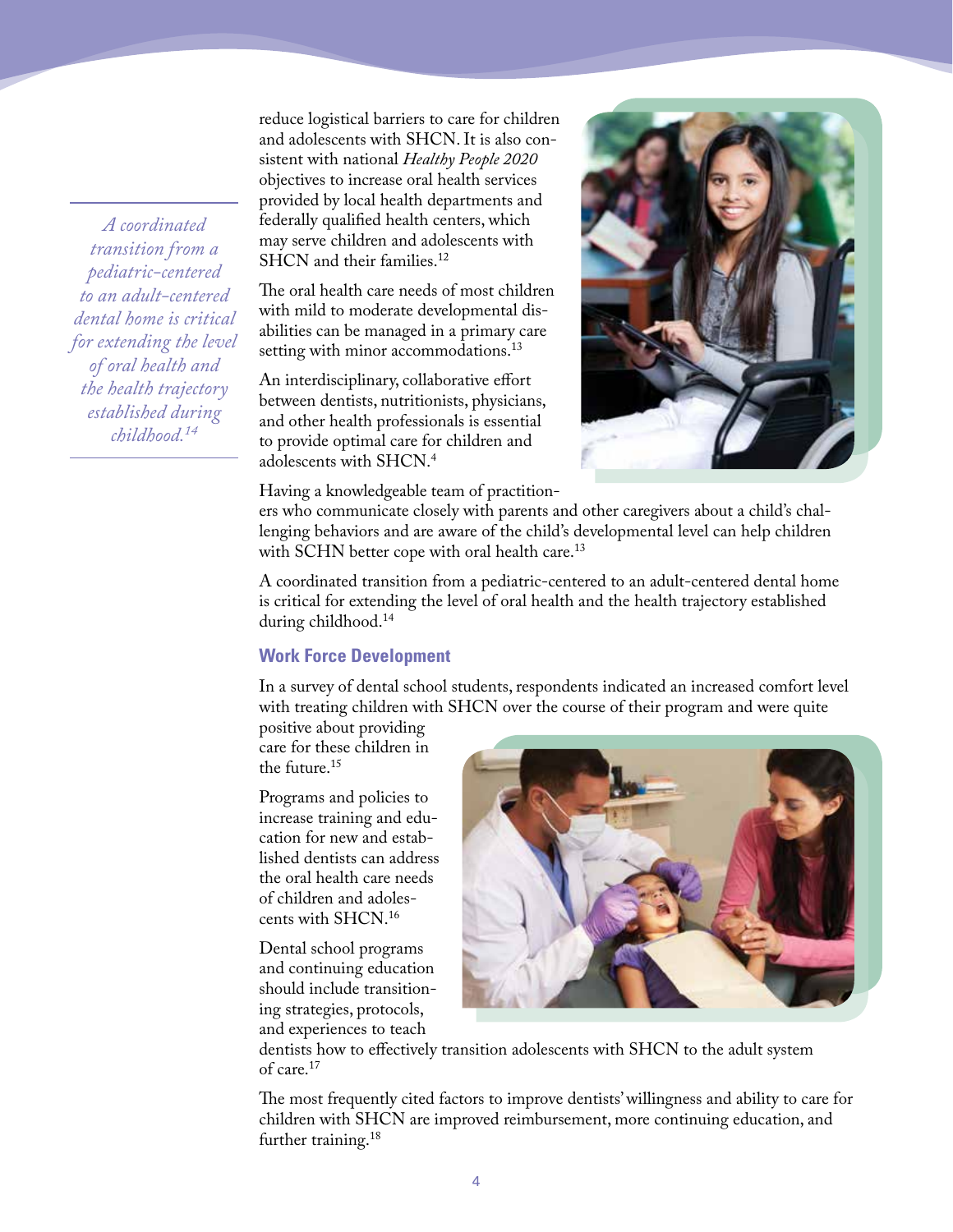### **Federal and National Programs**

The Maternal and Child Health Services Block Grant (Title V) requires that states budget at least 30 percent of their federal allocation to services for children and ado-

lescents with SHCN. Title V funds may be used to provide case-management services to families as a means to improve access to oral health care and to support collaboration between SHCN programs and oral health programs.19

All children and adolescents enrolled in Medicaid are entitled to comprehensive oral health services through the Early and Periodic Screening, Diagnosis and Treatment program. In addition, given the limited incomes of beneficiaries, Medicaid significantly restricts cost-sharing requirements so families can afford care.<sup>20</sup>

Head Start programs must allocate at least 10 percent of their enrollment to children with disabilities.21 Programs also work with oral health professionals to ensure that children have a dental home or help parents access a source of care, determine whether children are up to date on a schedule of age-appropriate preventive and restorative care, and arrange for further follow-up and treatment.<sup>22</sup>



Special Olympics Special Smiles is one of several community-based programs created to increase public awareness of the oral health issues facing children and adolescents with SHCN, increase their access to care, and train professionals to care for them. The program provides athletes with oral health screenings, oral hygiene education, and referrals to dentists in their communities for routine oral health care and treatment.23

The ACA includes several provisions aimed at increasing the number of health professionals practicing in underserved communities and improving access to oral health care. These provisions are an attempt to improve the health and wellness of populations at high risk, including children and adolescents with SHCN.24

The ACA supports scholarship and loan-repayment awards to health professionals (dentists and dental hygienists) who commit to practice in underserved areas of the country,25 as well as to qualified teaching health centers that provide dental (general or pediatric) residency training in community-based ambulatory settings.26

#### **References**

- 1. American Academy of Pediatric Dentistry, Council on Clinical Affairs. 2012. *Guideline on Management of Dental Patients with Special Health Care Needs.* http://www.aapd.org/media/ Policies\_Guidelines/G\_SHCN.pdf.
- 2. McPherson M, Arango P, Fox H, Lauver C, McManus M, Newacheck PW, Perrin JM, Shonkoff JP, Strickland B. 1998. A new definition of children with special health care needs. *Pediatrics* 102(1 Pt 1):137–140. http://pediatrics. aappublications.org/content/102/1/137. extract.
- 3. Maternal and Child Health Bureau. 2013. *The National Survey of Children with Special Health Care Needs Chartbook 2009–2010.* Rockville, MD: Maternal and Child Health Bureau. http://mchb.hrsa.gov/cshcn0910.
- 4. Moursi AM, Fernandez JB, Daronch M, Zee L, Jones C. 2010. Nutrition and oral health considerations in children with special health care needs: Implications for oral health care providers. *Pediatric Dentistry* 32(4):333–342. http://www.ncbi.nlm.nih.gov/ pubmed/20836954.
- 5. Thikkurissy S, Lal S. 2009. Oral health burden in children with systemic diseases. *Dental Clinics of North America* 53(2):351–357. http:// dx.doi.org/10.1016/j.cden.2008.12.004.
- 6. Nelson LP, Getzin AG, Graham D, Zhou J, Wagle EM, McQuiston J, McLaughlin S, Govind A, Sadof M, Huntington NL. 2011. Unmet dental needs and barriers to care for children with significant special health care needs. *Pediatric Dentistry* 33(1):29–36. http:// www.ncbi.nlm.nih.gov/pubmed/21406145.

*The Maternal and Child Health Services Block Grant (Title V) requires that states budget at least 30 percent of their federal allocation to services for children and adolescents with SHCN.19*